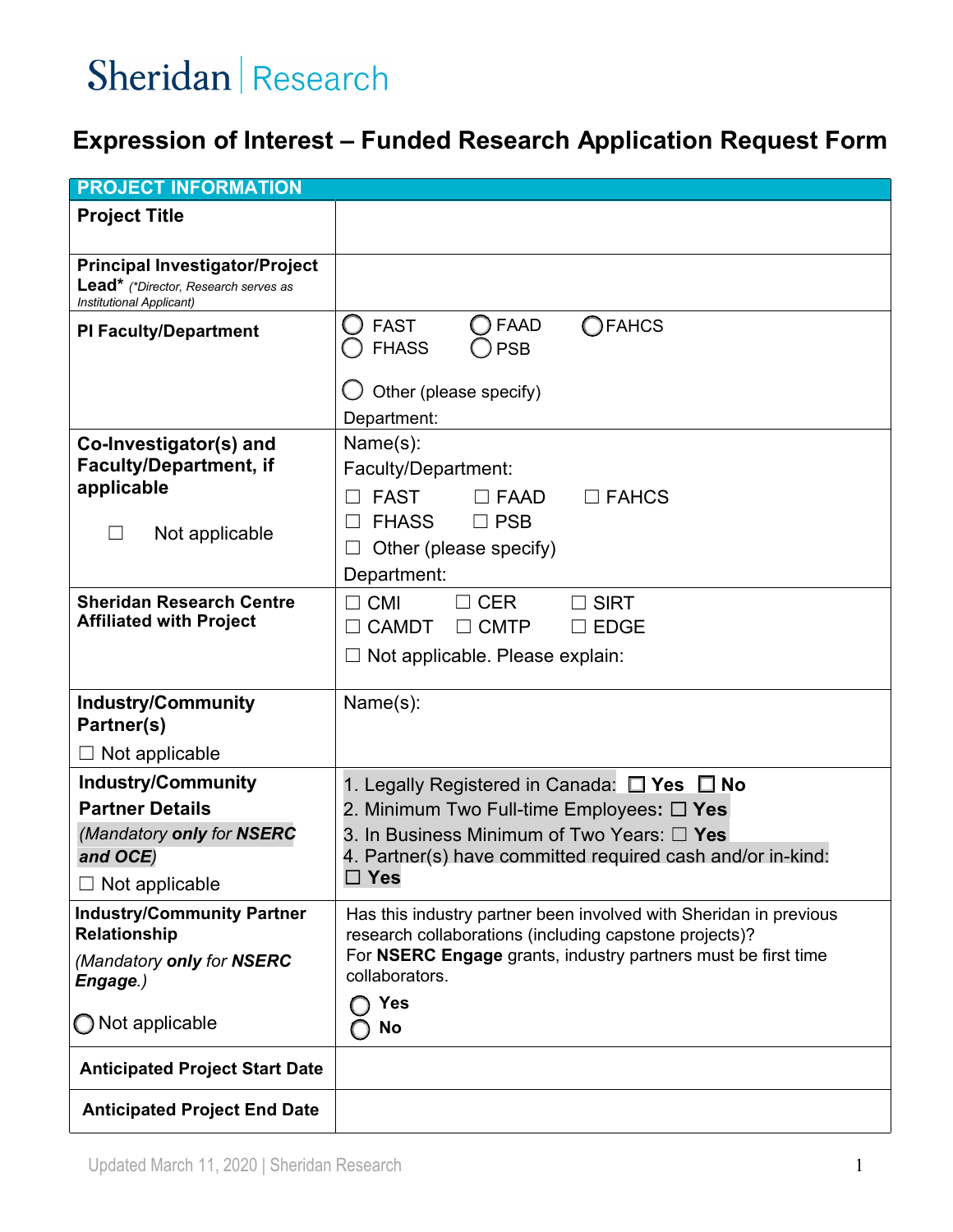| <b>GRANT INFORMATION</b>                                                                                             |                                                                                                                                                             |
|----------------------------------------------------------------------------------------------------------------------|-------------------------------------------------------------------------------------------------------------------------------------------------------------|
| <b>Funding Agency</b>                                                                                                | $\square$ NSERC<br>□ Ontario Government<br>$\square$ CIHR<br>$\square$ SSHRC<br>$\square$ OCE<br>$\Box$ FedDev<br>$\Box$ CFI<br>Other (please specify)<br>П |
| <b>Grant Program</b>                                                                                                 |                                                                                                                                                             |
| <b>Grant Program Submission</b><br><b>Deadline</b>                                                                   | Deadline:<br>or □ Continuous Intake                                                                                                                         |
| <b>Grant Agency Funds</b><br>Requested*<br>*Where eligible, Overhead must<br>be included (typically 20% of<br>grant) | $\boldsymbol{\mathsf{S}}$                                                                                                                                   |
| <b>PROJECT DESCRIPTION</b>                                                                                           |                                                                                                                                                             |
| <b>Project Summary</b><br>$(250$ words)                                                                              |                                                                                                                                                             |
|                                                                                                                      |                                                                                                                                                             |
|                                                                                                                      |                                                                                                                                                             |
|                                                                                                                      |                                                                                                                                                             |
|                                                                                                                      |                                                                                                                                                             |
|                                                                                                                      |                                                                                                                                                             |
|                                                                                                                      |                                                                                                                                                             |
|                                                                                                                      |                                                                                                                                                             |
|                                                                                                                      |                                                                                                                                                             |
|                                                                                                                      |                                                                                                                                                             |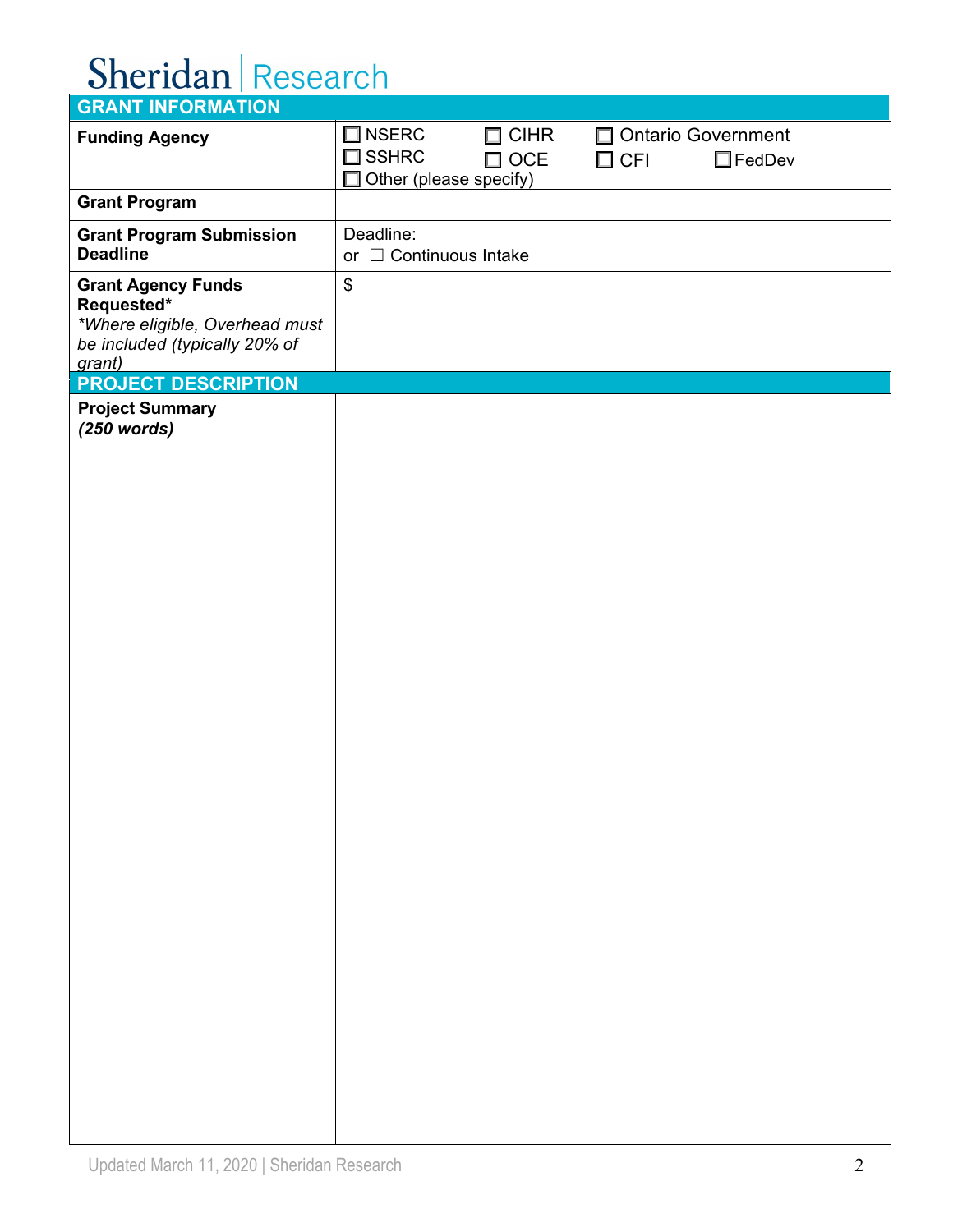| <b>Printing Library 11</b>                                                                                                        |  |
|-----------------------------------------------------------------------------------------------------------------------------------|--|
| <b>PROJECT DESCRIPTION - continue</b>                                                                                             |  |
| <b>Benefits to Students/</b><br><b>Link to Curriculum</b><br>$(150$ words)<br>Please include program<br>names and/or course codes |  |
|                                                                                                                                   |  |
| Please describe the plan to<br>integrate results into<br>programs and/or curriculum<br>$(150$ words)                              |  |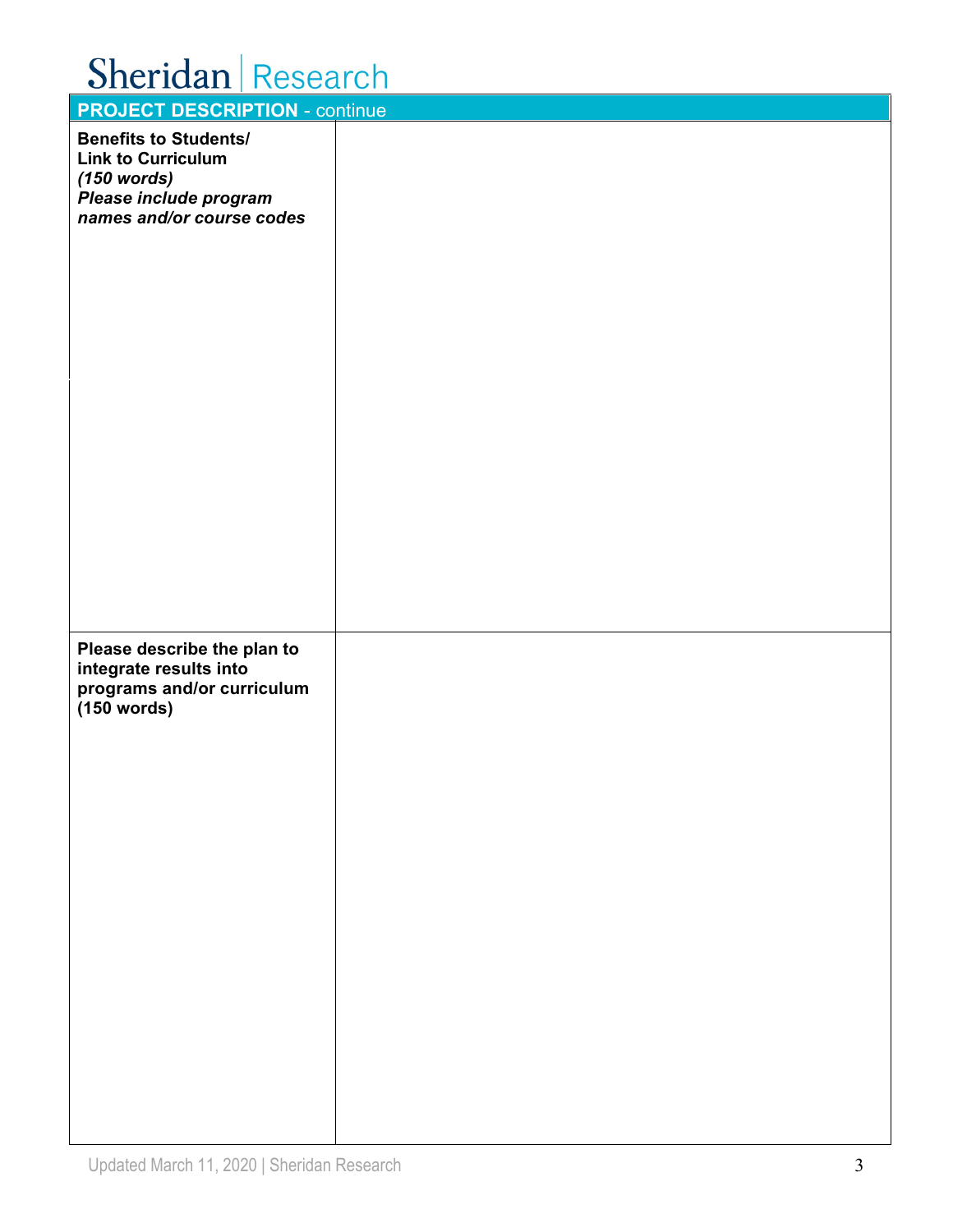| <b>PROJECT RESOURCES</b>                                                                                                                              |                                                                                                                                                                                                                                                            |                                                 |
|-------------------------------------------------------------------------------------------------------------------------------------------------------|------------------------------------------------------------------------------------------------------------------------------------------------------------------------------------------------------------------------------------------------------------|-------------------------------------------------|
| Will this project require new<br>equipment and/or software to<br>be purchased/installed                                                               | $\bigcirc$ No<br>O Yes (Please describe)                                                                                                                                                                                                                   |                                                 |
| Will this project leverage<br>equipment/software from<br>elsewhere (e.g. donation, in-<br>kind, from other Sheridan<br>resources)                     | $\bigcirc$ No<br>◯ Yes (please describe)                                                                                                                                                                                                                   |                                                 |
| <b>Proposed Location of</b><br><b>Research</b><br>(if applicable)<br>$\Box$ Not applicable                                                            | Student Lab work<br>Equipment Set up/Storage<br><b>Experiment Set Up</b><br>Other (specify)                                                                                                                                                                | Campus/Room#:<br>Campus/Room#:<br>Campus/Room#: |
| If Applicable, please<br>identify any Sheridan<br><b>Commitments</b><br>(not covered by grant; cash<br>contributions are typically<br>NOT applicable) | Cash: \$<br>$\Box$ Not applicable<br>In Kind: $$$<br>$\Box$ Not applicable<br>In-Kind examples:<br>Lab Facilities/Equipment Use<br>Staff Resources, Lab Techs, etc.<br>Supplies/Consumables                                                                |                                                 |
| <b>ADMINISTRATIVE DETAILS</b>                                                                                                                         |                                                                                                                                                                                                                                                            |                                                 |
| <b>Research Ethics</b>                                                                                                                                | Will this research involve human participants, and<br>therefore require ethics approval?<br>$\bigcirc$ No<br>∩Yes                                                                                                                                          |                                                 |
| <b>Faculty Time</b><br>$\Box$ Not applicable (no<br>additional time required)                                                                         | Course Release: ONo<br>Yes<br>$\Box$ Number of Faculty:<br>$\Box$ Total number of courses per year per faculty member:<br>Covered by Grant: $\bigcirc$ Yes<br>$ONO^*$<br>*SSHRC grants do not cover course release.<br>Other Faculty time (please specify) |                                                 |

### **Principal Investigator Signature**

| Signature* |                                                                                                                                                                                                                                                                                                                                                                                                                                                          |
|------------|----------------------------------------------------------------------------------------------------------------------------------------------------------------------------------------------------------------------------------------------------------------------------------------------------------------------------------------------------------------------------------------------------------------------------------------------------------|
| Date       |                                                                                                                                                                                                                                                                                                                                                                                                                                                          |
|            | * I acknowledge that if the funding application is successful, I may be required to sign an Employee Participation<br>Agreement that defines Intellectual Property terms for the project. I also acknowledge that I have read and<br>understood Sheridan's policies related to undertaking research, including Research Integrity, Conflict of Interest,<br>Human Participants, Academic Freedom, Purchasing and Procurement, and Intellectual Property. |